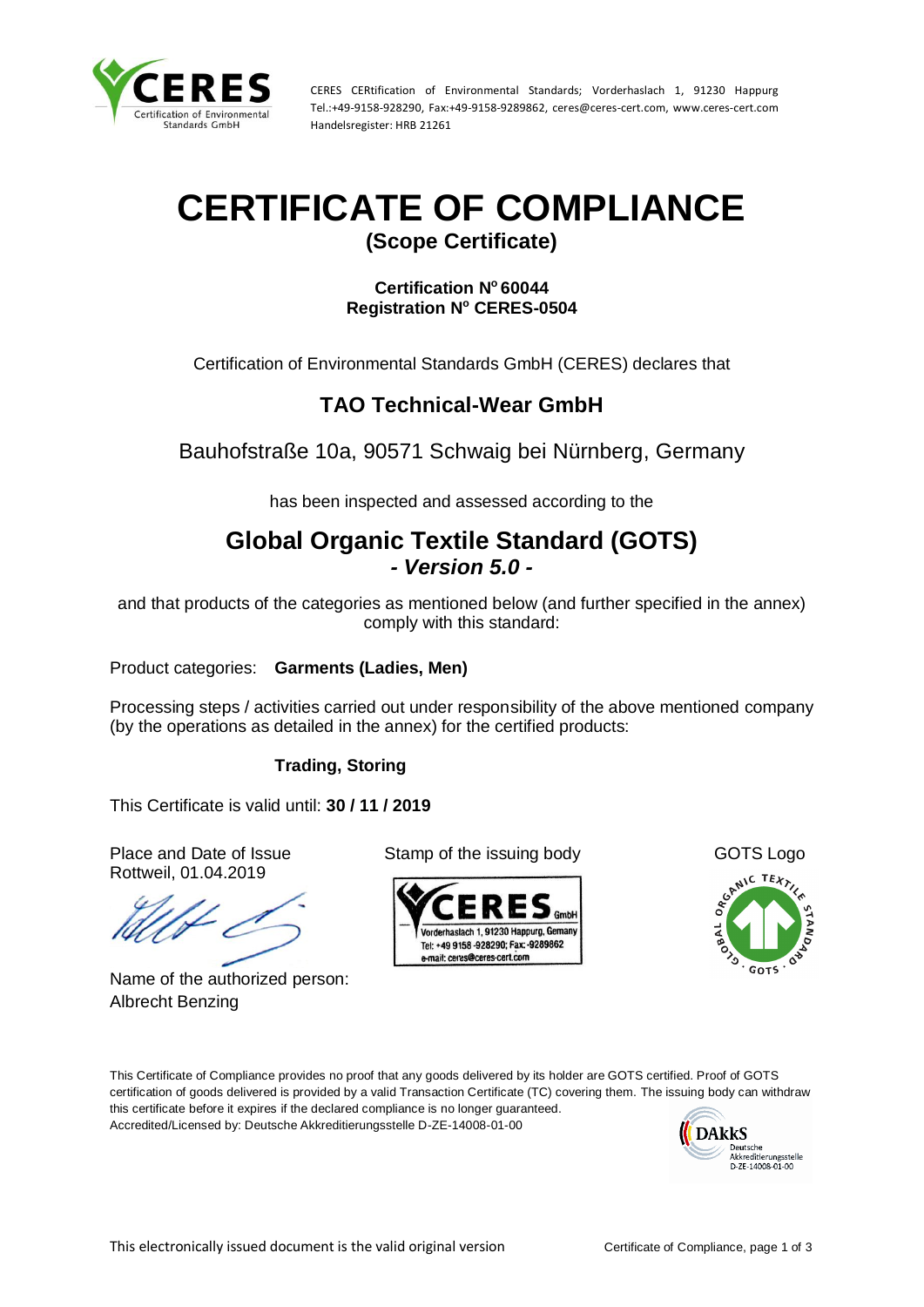

CERES CERtification of Environmental Standards; Vorderhaslach 1, 91230 Happurg Tel.:+49-9158-928290, Fax:+49-9158-9289862, ceres@ceres-cert.com, www.ceres-cert.com Handelsregister: HRB 21261

Annex to certificate no. 60044 TAO Technical-Wear GmbH Global Organic Textile Standard (GOTS)

In specific the certificate covers the following products:

| Name of product                                                                 | Material composition                | Product code                      |
|---------------------------------------------------------------------------------|-------------------------------------|-----------------------------------|
| <b>Garments (Ladies, Men)</b><br>Trousers, Shirts, Jackets, T-<br><b>Shirts</b> | 100% Organic Cotton                 | Label Grade: Organic              |
| <b>Garments (Ladies, Men)</b><br><b>Trousers</b>                                | 95% Organic Cotton +<br>5% Elastane | Label Grade: Organic              |
| <b>Garments (Ladies, Men)</b><br>Hoodies                                        | 80% Organic Cotton +<br>20% Wool    | Label Grade: Made with<br>Organic |

Rottweil, 01.04.2019

Name of the authorized person: Albrecht Benzing